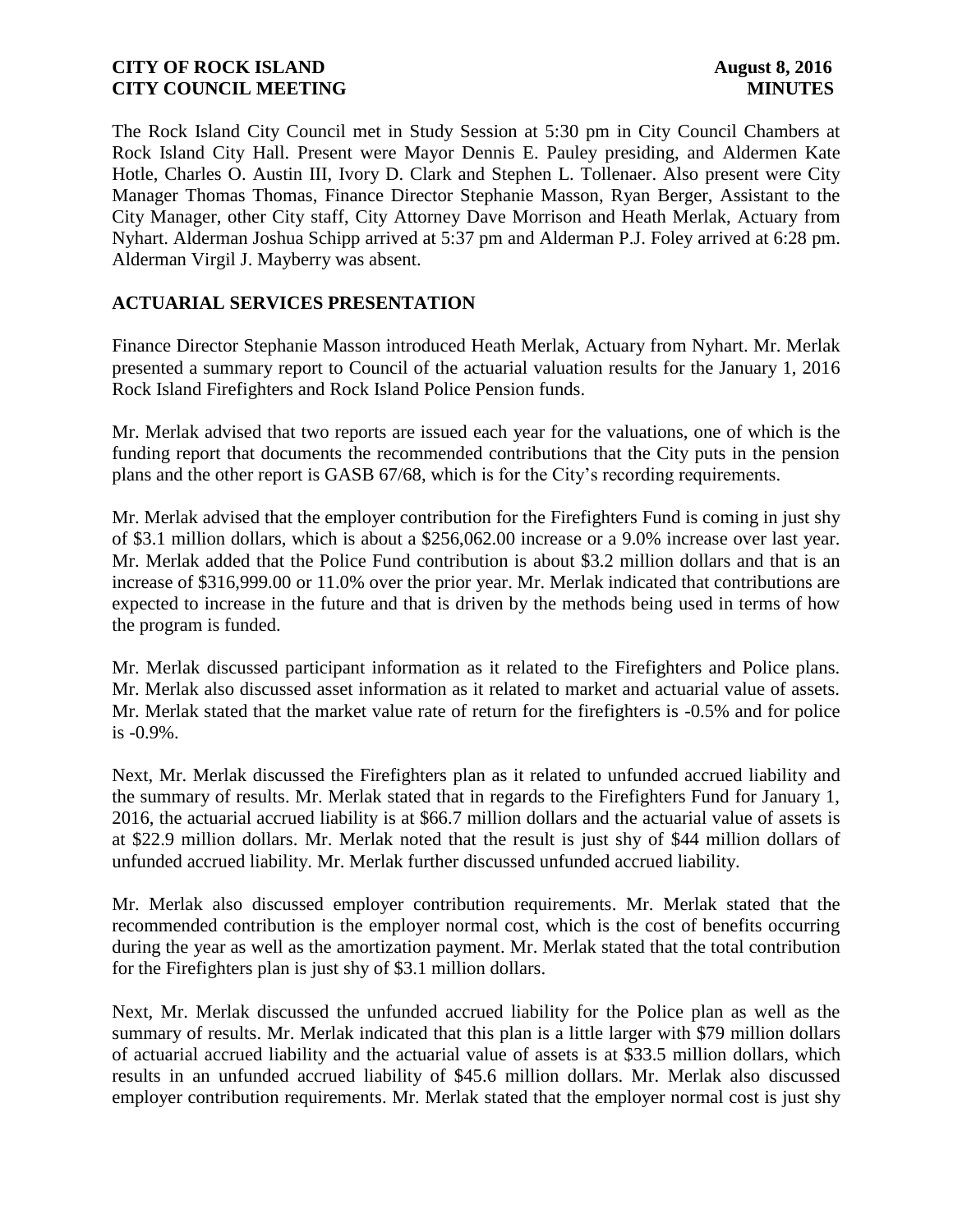of \$650,000.00 and the amortization payment is just shy of \$2.6 million dollars, which results in a recommended contribution of \$3.2 million dollars.

Mr. Merlak commented that actuarial assumptions should be reviewed every three to five years. Mr. Merlak added that assumption reviews ensure that the best estimates are used for what the future holds to better align costs across generations. Mr. Merlak noted that GASB 67/68 requires that the timing of assumption reviews be disclosed. Mr. Merlak discussed the four assumptions that will be reviewed prior to next year's valuation. Those assumptions included; interest rate, salary increases, payroll growth and mortality.

Mr. Merlak also discussed expected cost projections for the Firefighters Fund and Police Fund.

Council discussed Mr. Merlak's presentation.

# **DISCUSSION ON PROPERTY DISPOSITION FOR SURPLUS PROPERTY**

City Attorney Dave Morrison advised that the City has been following a property disposition policy that was last revised in 2008. City Attorney Morrison added that the policy has different categories of City owned property, which include; active use by the City, vacant surplus property and improved surplus property. City Attorney Morrison indicated that the policy sets a number of criteria to look at to determine where a piece of property falls on the current policy. City Attorney Morrison commented that commercial/industrial location is another subsection under the current policy. City Attorney Morrison advised that he was asked to look at this policy because the City has the H.O.M.E. program that is moving forward and there are some other lots that individuals are interested in.

City Attorney Morrison advised that the City is a home rule unit and the City does not have to follow the two statutory provisions in regards to surplus property or sale of property by ordinance.

City Attorney Morrison discussed the two state statutes and some of the restrictions that are placed upon municipalities that have to follow them because they are either too small and not home rule or they have not opted out by making their own set of policies or ordinances. City Attorney Morrison explained that the first statute states that a piece of property can be sold by passing an ordinance, and that code section indicates that the property needs to be listed, it needs to be appraised, the property has to be advertised for sale, and then an ordinance can be passed for the sale of that property for at least 80% of the appraised value. City Attorney Morrison further discussed this item.

The second statutory alternative that City Attorney Morrison discussed was to have the property be declared as surplus. City Attorney Morrison indicated that the property has to be appraised first then a resolution is published in the paper indicating that there is a piece of property to be designated as surplus and to be sold. City Attorney Morrison advised that by a two-thirds vote of a council, the property could then be sold, or by a one-half vote, a council could state that they will not accept any of the bids when the bids are opened at a council meeting.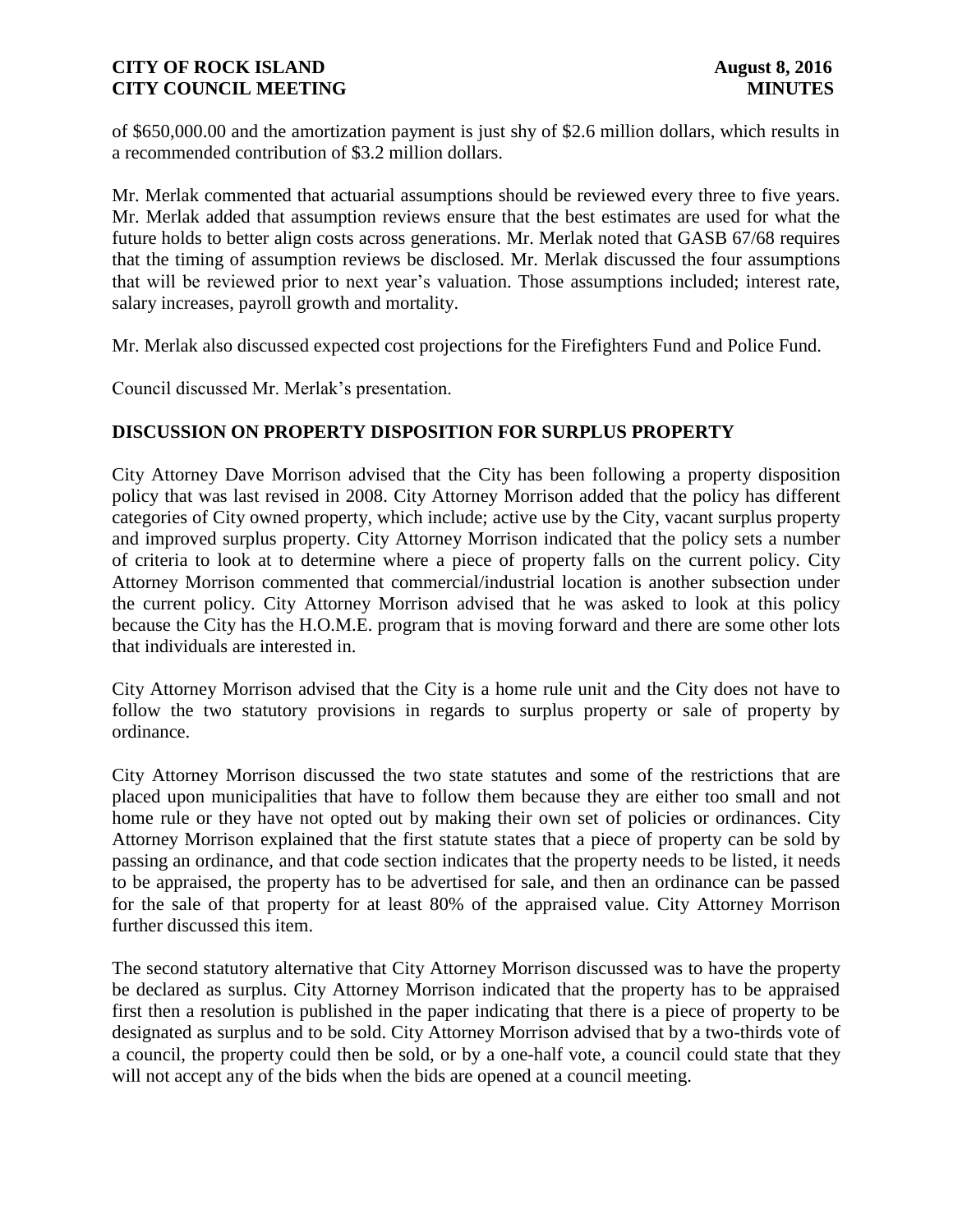City Attorney Morrison stated that the City is a home rule unit and there are other options instead of following the mentioned processes. City Attorney Morrison advised that the City of Champagne, IL has an ordinance, which states that for certain properties such as those that are valued less than \$5,000.00, the city manager can enter into an agreement for the sale of those properties if it falls within the parameters set by that city's council. City Attorney Morrison and Council further discussed this item. City Attorney Morrison advised that the city of Urbana, IL has done about the same thing; they have adopted an ordinance saying that they are going to set up their own procedures to determine whether or not property should be surplused and then sold.

City Attorney Morrison advised that there is no set rule; the City is a home rule unit and the City can follow the procedures that they set up as long as people know what the procedures are. City Attorney Morrison advised that the policy really needs to be updated and there are a lot of ways it can be streamlined. City Attorney Morrison offered that by adopting a policy or an ordinance with whatever parameters Council wants, it could be a cost effective and expedient way of accomplishing some of the programs and goals that Council has expressed that they would like to accomplish.

Council discussed City Attorney Morrison's presentation as it related to the criteria in the current policy. Council also discussed updating the policy as it related to what parameters to include in the policy with respect to the rules and regulations of the policy in terms of it being program specific.

After more discussion, it was a consensus among Council for City Attorney Morrison and staff to bring back a policy that is program specific for Council review.

# **DISCUSSION ON ALLOWING CHICKENS WITHIN CITY LIMITS**

Ryan Berger, Assistant to the City Manager advised that roosters crow and hens cluck at a decibel similar to human conversation. It was noted that roosters are only needed to fertilize eggs. Mr. Berger commented that hens require a coop and two square feet per chicken for a coop and eight square feet for outside of the coop in order for them to be healthy. Mr. Berger added that six hens will produce about four eggs per day, but it could be less during colder months.

Mr. Berger advised that during World War II, governments encouraged Victory Gardens in which citizens would grow their own food and raise chickens in urban environments. Mr. Berger explained that more and more communities today are allowing this and it is due to a social (farm to table) or health movement that promotes serving local food at restaurants and school cafeterias. Mr. Berger stated that there is also an educational component and some people just want to know where their food is coming from.

Mr. Berger stated that the cities of Moline and Silvis, IL as well as Cedar Rapids, IA allow citizens to raise chickens within their city limits. Mr. Berger then discussed the ordinances in regards to the rules and regulations of the mentioned cities in terms of allowing chickens within their city limits. Mr. Berger stated that the City of Moline allows six hens but no roosters. Mr. Berger indicated that chickens are required to be kept in a coop and in a fenced in area; they are required to be five feet from property lines, 25 feet from any adjacent building and they have to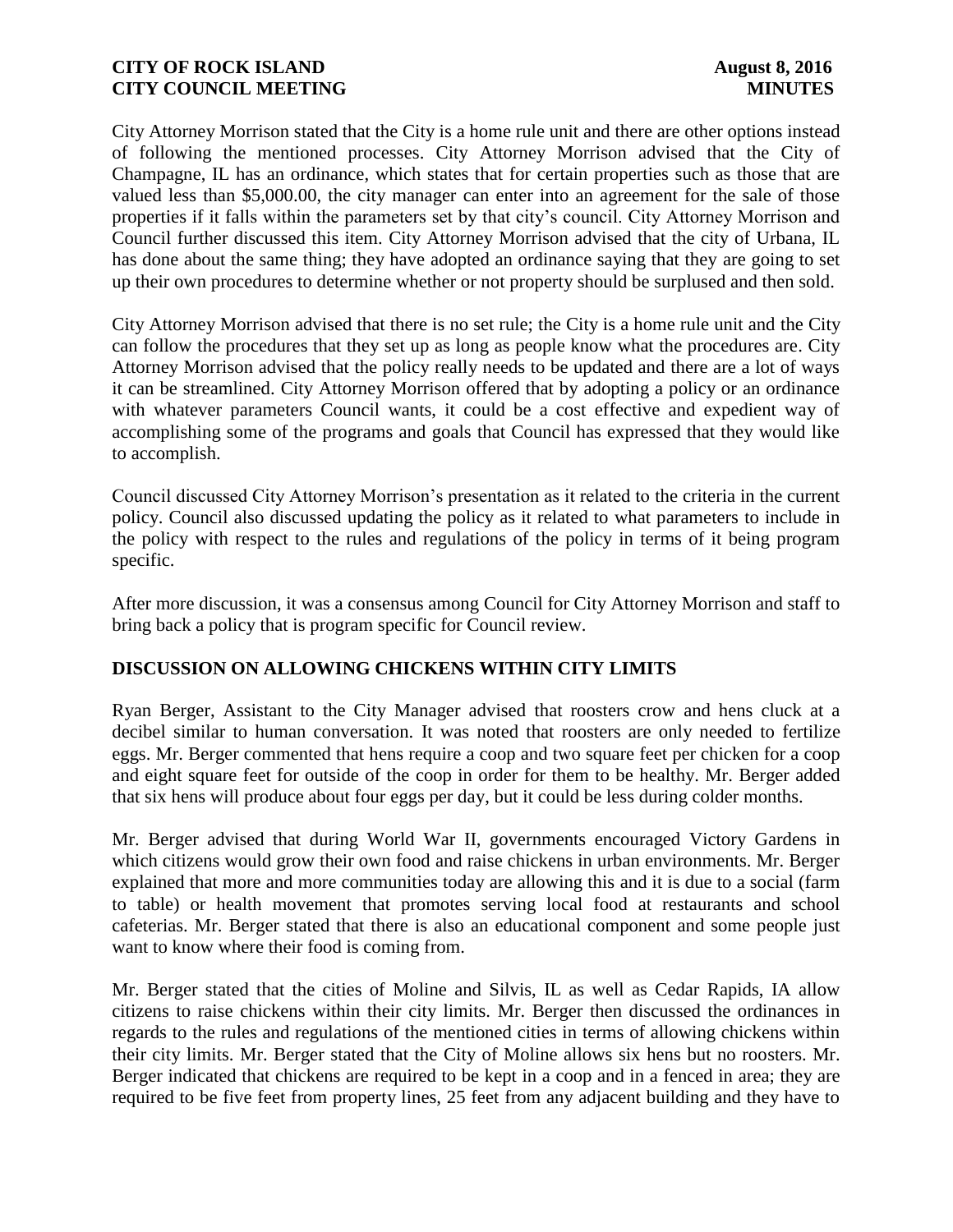be located in the back yard or side yard. Other requirements Mr. Berger discussed included; chickens are only permitted in a single family zoning district; there is a \$25.00 licensing fee; and the applicant must take a class about raising chickens in an urban setting. Mr. Berger commented that a building permit for the coop is not required unless the coop is larger than 120 square feet and the chicken coops are not allowed on vacant or uninhabited lots within the city. Mr. Berger added that there is no animal control involvement and chickens are not required to be tagged in the city of Moline. Mr. Berger offered that Moline started this program on August  $1<sup>st</sup>$  of this year, and to date, four permits have been issued.

Mr. Berger advised that the city of Silvis is similar to Moline, but the number of hens permitted is on a case by case basis and they have different requirements for setbacks. Mr. Berger commented that there is a \$5.00 yearly licensing fee and leg bands showing the permit number are required. It was noted that like Moline, the applicant must take a class on raising chickens. Mr. Berger indicated that anyone raising chickens must notify the neighbors.

Mr. Berger stated that Cedar Rapids was the first city in Iowa to allow chickens; they allow six hens and no roosters. Mr. Berger indicated that licensing fees are the same as the city of Moline. Mr. Berger stated that Cedar Rapids requires chickens to be kept in a coop and in a fenced in area. It was noted that they are required to be 10 feet from property lines and 25 feet from any adjacent building. Mr. Berger commented that leg bands are required and chickens are not allowed on vacant or uninhabited lots in the city. It was noted that any participant must complete a class on raising chickens. Mr. Berger stated that Cedar Rapids has had 211 participants since 2010 with very few complaints. Mr. Berger indicated that the city has a very good relationship with animal control. Mr. Burger further discussed this item.

Mr. Berger discussed the permit process for applicants that wish to raise chickens. Requirements discussed included; applicant checks off various requirements related to the code; applicant provides a site plan identifying the location and size of the coop on the property; zoning administrator uses a mapping system to confirm that the site meets setback requirements; and fee is paid and permit is issued.

Mr. Berger discussed various requirements that may be included if Council determines to move forward with this program. Various requirements discussed included; requiring a chicken class; the number of chickens permitted; setback requirements; whether or not chickens should be tagged; whether or not animal control should be involved; and neighbor notification.

Mr. Berger also discussed several options for this program, which included; permit a specific number of chickens with parameters like setbacks and coop requirements; permit a certain amount of hens based on the size of the lot; and require a special exception within a residential district for the approval of hens.

Council discussed Mr. Berger's presentation as it related to general requirements for allowing chickens in the City in terms of applicants taking classes; notification of neighbors; the amount of hens allowed; and setback requirements.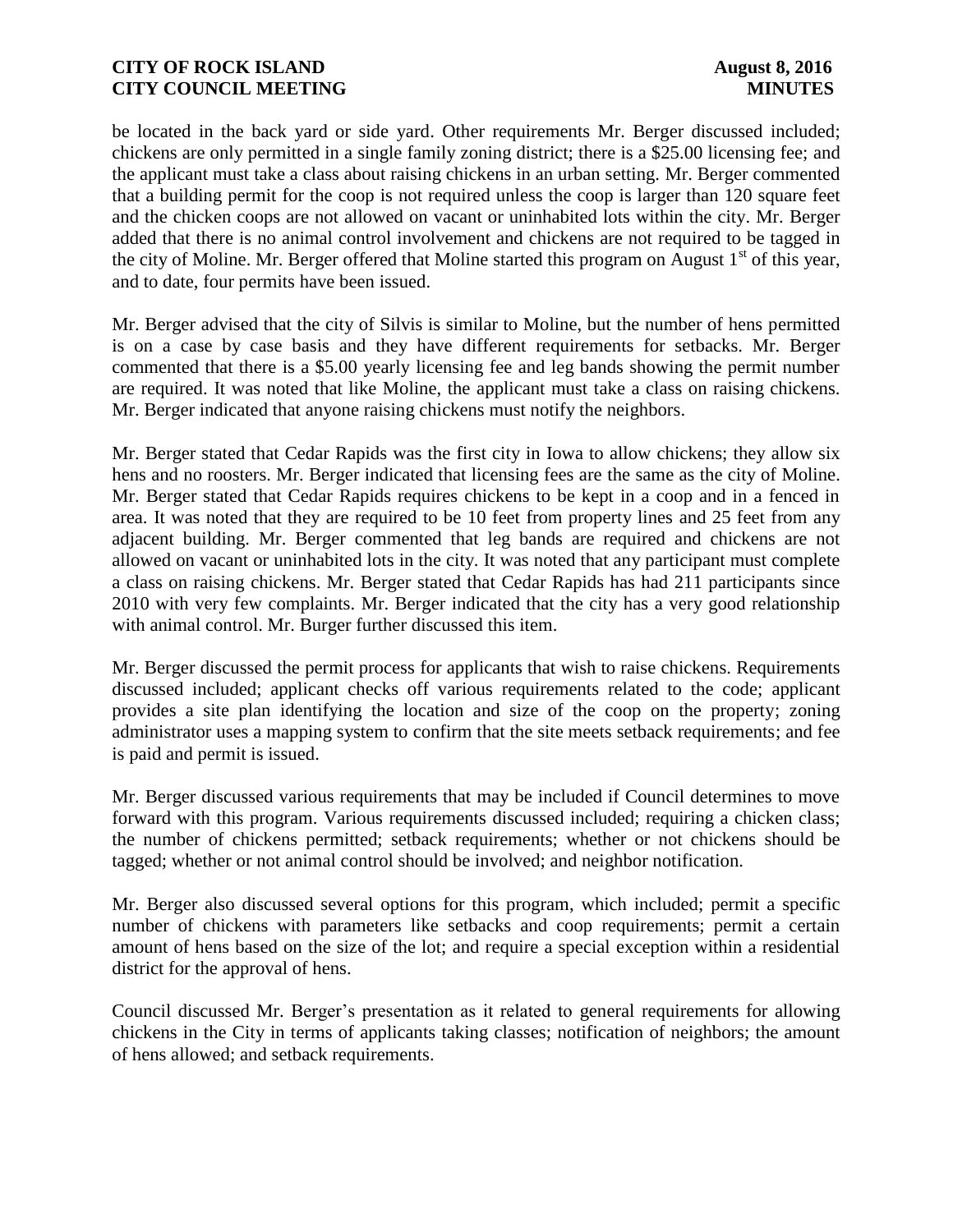After more discussion, it was a consensus among Council for Mr. Berger to bring back an ordinance for Council review.

#### **ADJOURNMENT**

A motion made by Alderman Foley and seconded by Alderman Clark to adjourn the meeting carried by the following Aye and No vote. Those voting Aye being; Alderman Hotle, Alderman Schipp, Alderman Austin, Alderman Clark, Alderman Foley and Alderman Tollenaer; those voting No, none. The meeting was adjourned at 6:36 pm.

 $\overline{\phantom{a}}$  , and the contract of the contract of the contract of the contract of the contract of the contract of the contract of the contract of the contract of the contract of the contract of the contract of the contrac

Aleisha L. Patchin, City Clerk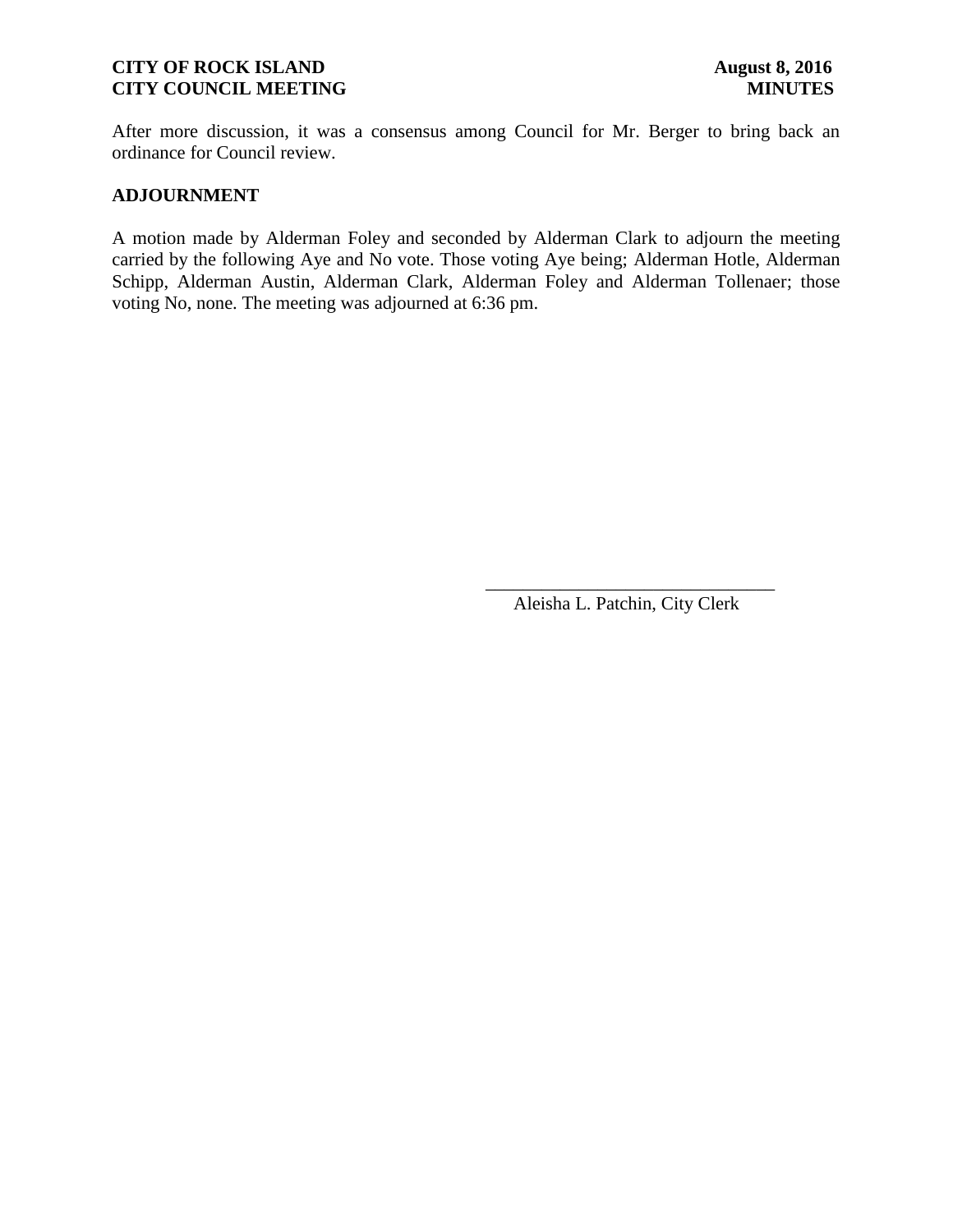Rock Island City Council met in regular session at 6:45 pm in Council Chambers of Rock Island City Hall. Present were Mayor Dennis E. Pauley presiding, and Aldermen Kate Hotle, Joshua Schipp, Charles O. Austin III, Ivory D. Clark, P.J. Foley and Stephen L. Tollenaer. Also present were City Manager Thomas Thomas and City Attorney Dave Morrison. Alderman Virgil J. Mayberry was absent.

#### Introductory Proceedings

Mayor Pauley called the meeting to order and led in the Pledge of Allegiance. Alderman Austin gave the Invocation.

# Agenda Item #5 **Minutes of the meeting of July 25, 2016.**

A motion was made by Alderman Foley and seconded by Alderman Hotle to approve the Minutes of the meeting of July 25, 2016 as printed. The motion carried by the following Aye and No vote; those voting Aye being; Alderman Hotle, Alderman Schipp, Alderman Austin, Alderman Clark, Alderman Foley and Alderman Tollenaer; those voting No, none.

Prior to Update Rock Island, Mayor Pauley read a letter of recognition to Rock Island Police Department Sgt. Kirk Pattison and his wife Jenny. It was noted that Sgt. Pattison and his wife were on vacation in Florida on July  $19<sup>th</sup>$  and they quickly responded and assisted two boys that had been struck by lightning; the boys were then taken to the hospital and on the following day, they were listed as critical and stable. Mayor Pauley stated that the Pattison's professionalism, selflessness and knowledge shown on that day helped to save the lives of the boys. Mayor Pauley then presented the letter to the Pattison's.

### Agenda Item #6 **Update Rock Island by Mayor Pauley.**

**Community Meeting to Discuss Parks -** First of three upcoming meetings held by Rock Island Parks and Recreation will be held Wednesday, August 10, 2016 from 6:00 pm to 7:30 pm. Mayor Pauley stated that this is a chance for the community to learn about and discuss the current state of Rock Island Parks and Recreation, including recent changes made to bridge budget gaps and efforts to ensure a healthy future. Input and questions will be welcomed so join us at the RIFAC building at  $4303 \, 24^{\text{th}}$  Street.

**Backwater Gamblers Water-Ski Show -** Mayor Pauley stated that summer is rapidly coming to a close but there is still time to catch a free show by the Backwater Gamblers Water Ski Show Team. The team consists of approximately 150 members ranging in age from one to 67. Mayor Pauley commented that skiing members perform acts such as jumping, barefooting, pyramids, swivel, strap doubles and others. Watch them on their home surf at 44<sup>th</sup> Street and the Rock River. Shows are Wednesdays and Sundays at 6:30 pm. For more information, go to www.backwatergamblers.com.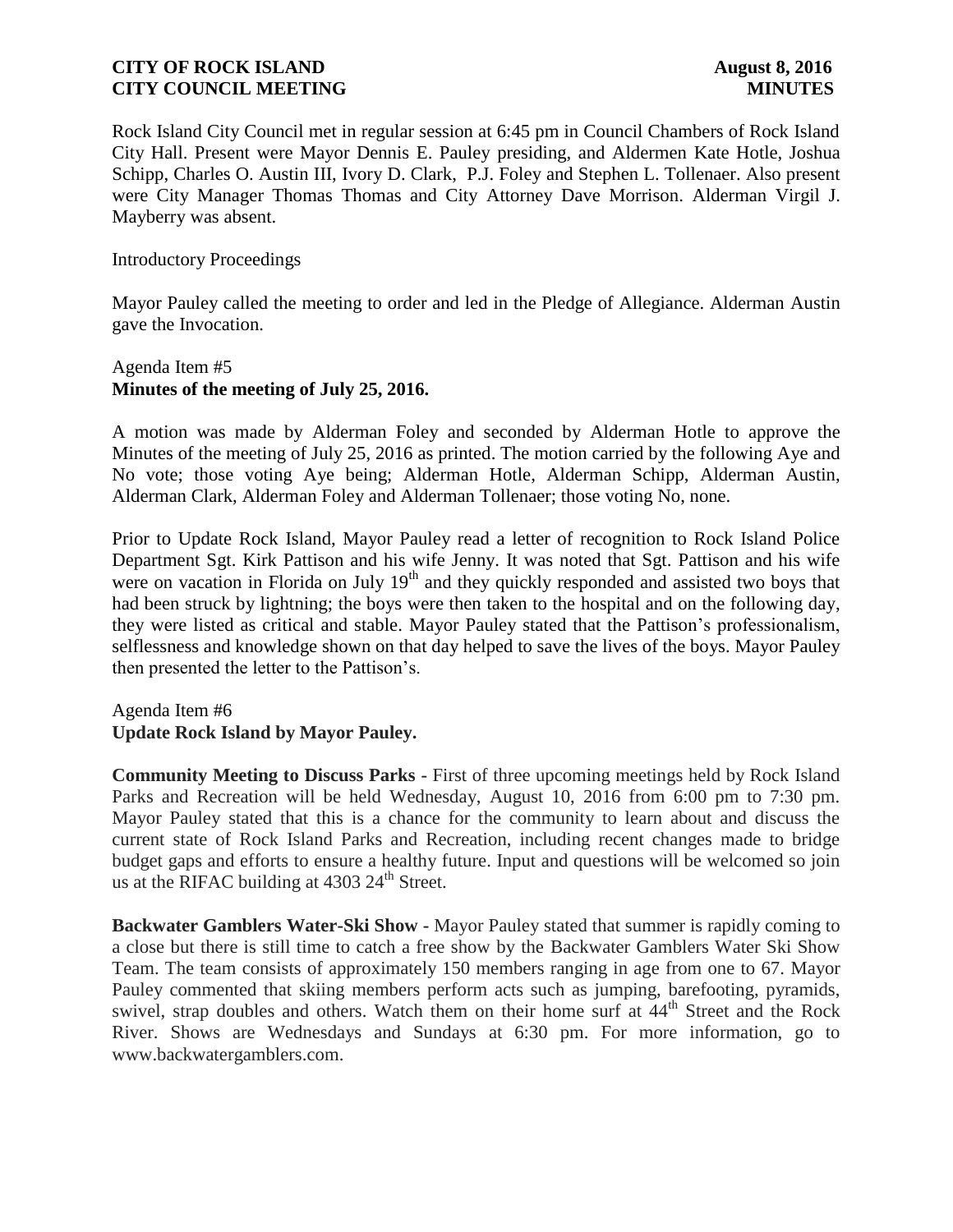**Ya Maka My Weekend -** Reggae in the District returns on Friday, August 19 and Saturday, August 20, 2016. Mayor Pauley indicated that this unique two-night festival brings the atmosphere of the Caribbean Islands to downtown Rock Island. Ya Maka My Weekend, one of The District's signature events, will be held on the Great River Plaza on  $2<sup>nd</sup>$  Avenue between  $17<sup>th</sup>$ and 19<sup>th</sup> Streets. Admission prices are \$9 for a one-night ticket and \$14 for a two-night ticket, and children 12 and under enter free. Mayor Pauley commented that Ya Maka My Weekend will start at 5:00 pm on Friday and 3:00 pm on Saturday. For more information, call (309) 788-6311 or visit www.ridistrict.com.

**Rock Island Labor Day Parade Entry Deadline, August 22 -** Mayor Pauley advised that the deadline to enter Rock Island's annual Labor Day Parade is just two weeks away with entries due on Monday, August 22, 2016. The 32<sup>nd</sup> annual parade falls this year on Monday, September 5, 2016. Mayor Pauley stated that this year's theme is "We Love Rock Island." Information on this year's parade and an entry form are available from the City's website at www.rigov.org under City Clicks. Interested parties can also call (309) 732-2012 for more information. We look forward to seeing everyone at this year's parade!

**Police and Community Crime Prevention Partnership -** Starting on Wednesday, August 17, 2016 at 6:00 pm, the Rock Island Police Department will begin hosting monthly meetings to provide information on crime data and police services available to the public. Mayor Pauley stated that the meetings will be held in the Community Room at the Police Department at 1212 5<sup>th</sup> Avenue and will be approximately one hour in length. The meeting will be open to all citizens and business owners in the City of Rock Island. It is our hope that the structure of these meetings will facilitate conversations between the citizens and the staff. Future dates, times and topics of the meetings will be posted on the Police Facebook page or by calling the front desk at (309) 732-2677.

**Hauberg Center Brainstorming Meeting -** Mayor Pauley stated that on Tuesday, August 9, 2016, the City of Rock Island will hold a brainstorming forum on the use of the Hauberg facility. It will be a discussion in which ideas for fundraisers, programming and public use will be covered. The Mayor added that the meeting will be held at the Hauberg Center, 1300 24<sup>th</sup> Street from 6:30 pm to 8:30 pm.

#### Agenda Item #7

### **Announcement of the 2016 Citizen of the Year Winners.**

Alderman Chuck Austin, Co-Chairman of the 2016 Citizen of the Year Committee stated that this year, he and Alderman Hotle were part of the committee. Alderman Austin advised that the overall 2016 Citizen of the Year will be named on Monday, August 22, 2016 at the Council meeting. It was noted that prior to the Council meeting, a reception will be held at 6:15 pm for the winning recipients. Alderman Austin stated that all of the winners will ride in the Labor Day Parade on Monday, September 5, 2016. Alderman Austin added that the overall Citizen of the Year will be the Grand Marshal of the parade. Alderman Austin then announced the honorees for the 2016 Citizen of the Year.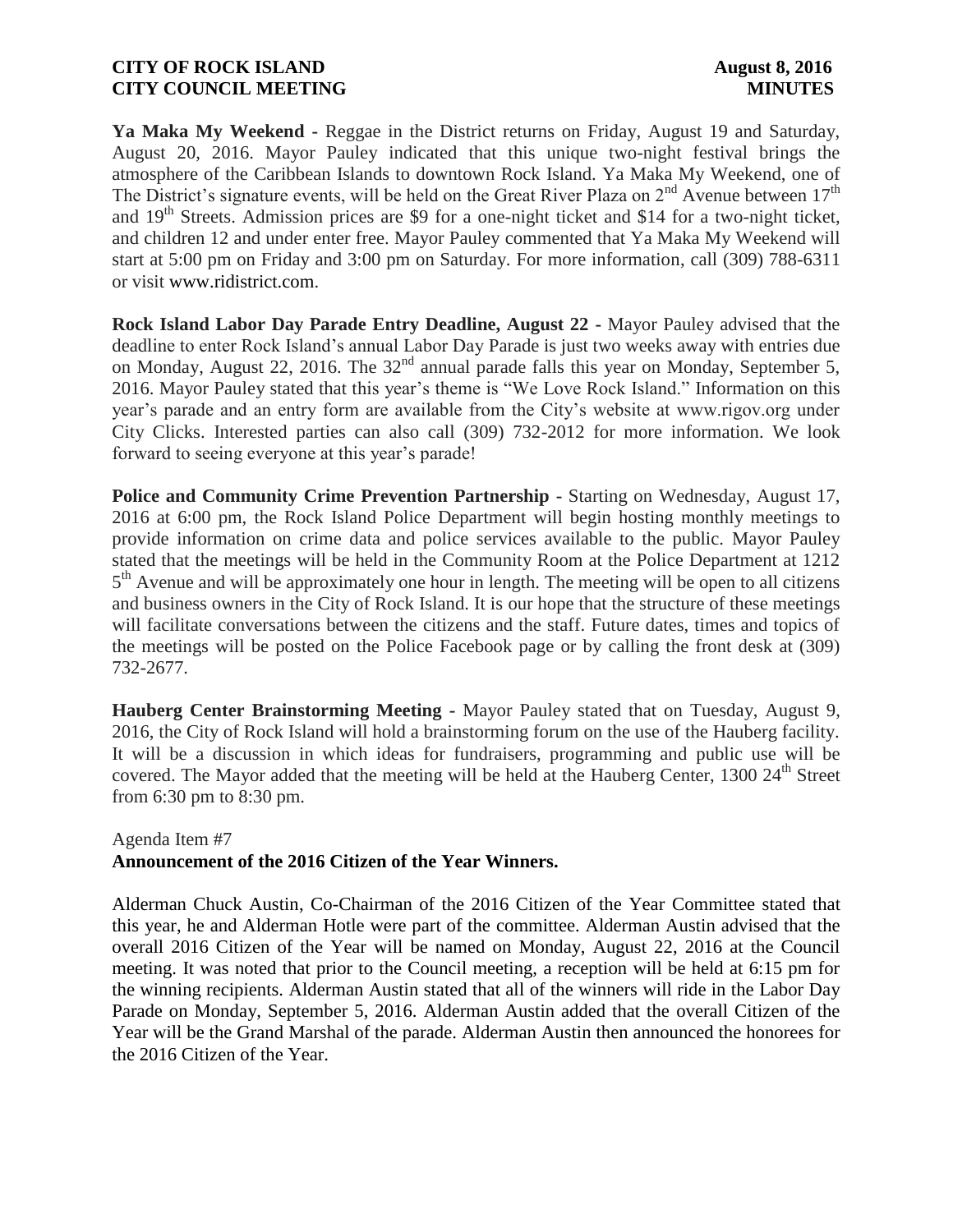The winners of the eight (8) categories are as follows: Business – Boetje Foods, Inc.; Professional – Doug Hultquist; Education – Steve Inman; Organization – Mighty Fortress Community Church; Individual – Sheila Guse; City Employee – Aleisha Patchin; Youth – Donell Clark; and Honor Flight of the Quad Cities won for Honorary Citizen.

### Agenda Item #8 **A Special Ordinance amending a previously amended Special Ordinance granting a Special Use Permit at 3055 38th Street.**

Alderman Hotle moved and Alderman Tollenaer seconded to pass the ordinance.

Discussion followed. Alderman Austin advised that he would be supporting this item. Alderman Austin stated that the biggest concern from the neighbors in that area is traffic. Alderman Austin encouraged staff working on this project to make the signs a little longer, a little bit stronger and a little larger to minimize whatever inconveniences the neighbors feel exist.

After more discussion, the motion carried by the following Aye and No vote; those voting Aye being; Alderman Hotle, Alderman Schipp, Alderman Austin, Alderman Clark, Alderman Foley and Alderman Tollenaer; those voting No, none.

# Agenda Item #9 **A Special Ordinance amending a Special Ordinance granting a Special Use Permit at 4041 79th Avenue West.**

It was moved by Alderman Tollenaer and seconded by Alderman Schipp to pass the ordinance. The motion carried by the following Aye and No vote; those voting Aye being; Alderman Hotle, Alderman Schipp, Alderman Austin, Alderman Clark, Alderman Foley and Alderman Tollenaer; those voting No, none.

Agenda Item #10

# **A Special Ordinance establishing specific parking zones on the north side and south side of 3 rd Avenue between 16th and 17th Streets.**

Alderman Clark moved and Alderman Hotle seconded to pass the ordinance. The motion carried by the following Aye and No vote; those voting Aye being; Alderman Hotle, Alderman Schipp, Alderman Austin, Alderman Clark, Alderman Foley and Alderman Tollenaer; those voting No, none.

Agenda Item #11 **CLAIMS**

It was moved by Alderman Austin and seconded by Alderman Tollenaer to accept the following reports and authorize payments as recommended.

Discussion followed. Alderman Schipp discussed item (d) in regards to a payment to Brandt Construction for an emergency sewer repair. Alderman Schipp advised that the City is setting at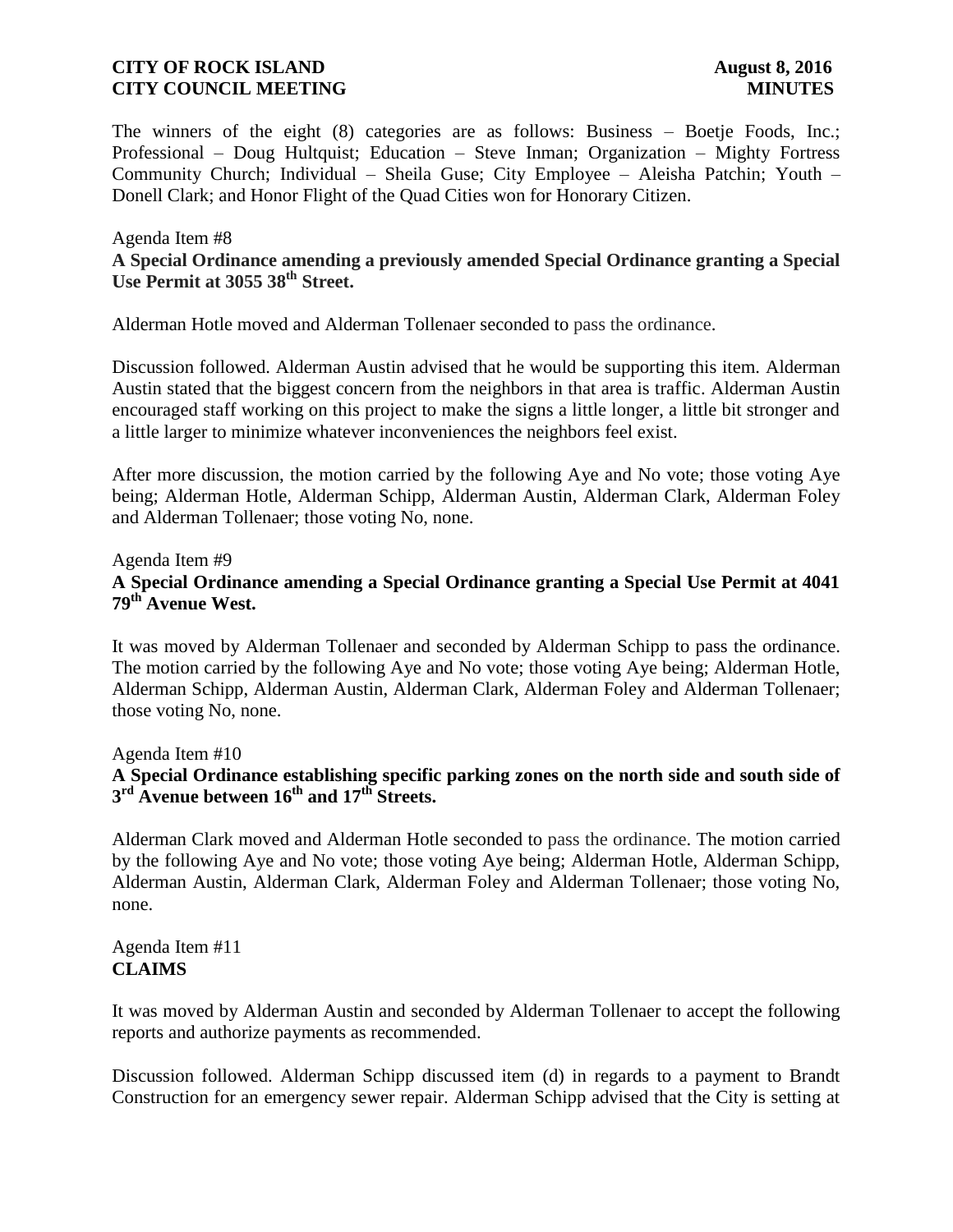over \$300,000.00 in liquidated damages with Brandt. Alderman Schipp stated that it is frustrating because the City continues to award business to a company that has refused to apologize to the citizens of Rock Island for being delinquent on their contract. Alderman Schipp commented that there have been numerous issues with the construction project on  $6<sup>th</sup>$  Avenue.

Alderman Schipp inquired about the City's procedures for awarding emergency work and wanted to know if it is related to state statutes or if it is all within the City code. Public Works Director Randy Tweet stated that it is from the City Council's guidance. Mr. Tweet explained that Brandt has an asphalt plant in Rock Island, and for emergency work, the department has a rotating list of Rock Island companies, which include, Brandt Construction, Langman Construction and Valley Construction.

Alderman Schipp stated that he would like a policy change brought to Council for review, which would include that if a company is standing in such delinquency on projects, has contempt for Council and the City, and refuses to apologize, then the Council would have the discretion to say that until issues are resolved and apologies are made, they are not privileged enough to receive tax dollars of Rock Island citizens. Alderman Schipp commented that this would be for any company that falls within those parameters.

Alderman Schipp also discussed responsible bidders. Alderman Schipp distributed a document that defines responsible bidders in terms of how other cities have ordinances defining those responsible bidders. Alderman Schipp advised that he would like to see the City look at these other ordinances and put some of that language into the City code for future projects. Alderman Schipp stated that he didn't think the City has a defined responsible bidder policy and the City needs to create one.

Alderman Schipp further discussed issues with Brandt Construction. Alderman Schipp advised that until the issues are resolved with Brandt, he did not want them on the City's rotating list for emergency work.

City Attorney Morrison advised that a policy would have to be researched. City Attorney Morrison encouraged Council not to immediately adopt a policy until it could be looked into. Council and City Attorney Morrison further discussed this subject. Mayor Pauley stated that this item will come back to Council.

After more Council discussion, the motion carried by the following Aye and No vote; those voting Aye being; Alderman Hotle, Alderman Schipp, Alderman Austin, Alderman Clark, Alderman Foley and Alderman Tollenaer; those voting No, none.

a. Report from the Human Resources Department regarding payment in the amount of \$11,036.05 to Dave Morrison of Rock Island, IL for legal services rendered for the month of July.

b. Report from the Human Resources Department regarding payment in the amount of \$1,000.00 to Lorian Swanson of Rock Island, IL for General Liability claim.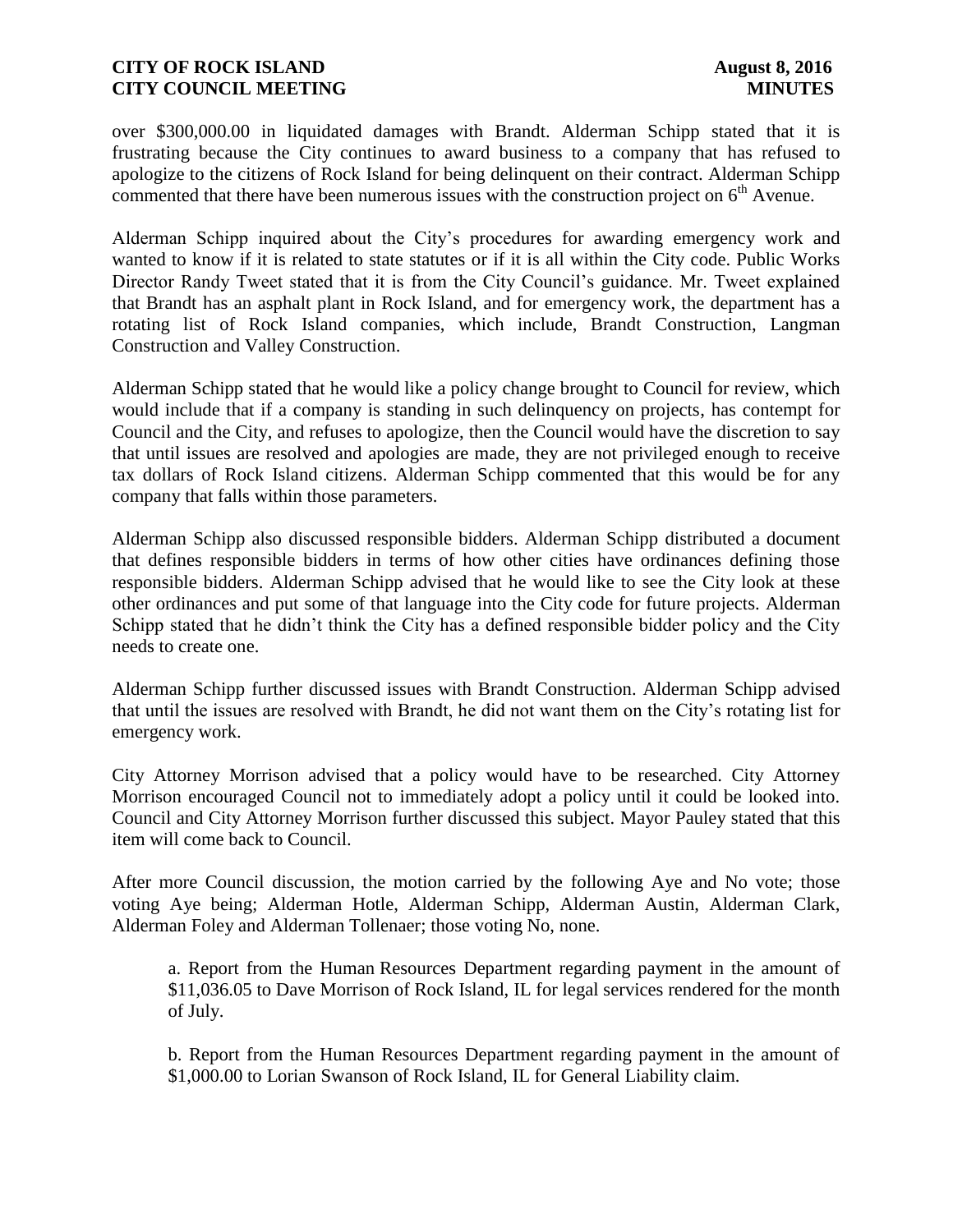c. Report from the Human Resources Department regarding payment in the amount of \$1,331.08 to Viviana Rai of Davenport, IA for General Liability claim.

d. Report from the Public Works Department regarding payment in the amount of \$17,453.55 to Brandt Construction Company of Milan, IL for an emergency sanitary sewer repair at 3231 30<sup>th</sup> Street.

e. Report from the Public Works Department regarding payment #3 in the amount of \$53,614.70 to Walter D. Laud, Inc. of East Moline, IL for services provided for the 2015/2016 Brick Street Repair Program project.

f. Report from the Public Works Department regarding payment #2 in the amount of \$66,795.60 to Tri City Blacktop, Inc. of Bettendorf, IA for services provided for the  $38<sup>th</sup>$ Street and 18<sup>th</sup> Avenue Intersection Resurfacing project.

#### Agenda Item #12

**Claims for the weeks of July 22 through July 28 in the amount of \$1,492,553.09 and July 29 through August 4 in the amount of \$815,459.85 and payroll for the weeks of July 18 through July 31 in the amount of \$1,447,714.05.**

It was moved by Alderman Clark and seconded by Alderman Foley to allow the claims and payroll. The motion carried by the following Aye and No vote; those voting Aye being; Alderman Hotle, Alderman Schipp, Alderman Austin, Alderman Clark, Alderman Foley and Alderman Tollenaer; those voting No, none.

Agenda Item #13

# **Report from the Police Department regarding a request from Officer Ryan DeRudder to purchase retired K-9 Jago in the amount of \$1.00.**

Alderman Hotle moved and Alderman Clark seconded to approve the request for purchase as recommended. The motion carried by the following Aye and No vote; those voting Aye being; Alderman Hotle, Alderman Schipp, Alderman Austin, Alderman Clark, Alderman Foley and Alderman Tollenaer; those voting No, none.

#### Agenda Item #14

**Report from the Community and Economic Development Department regarding an Ordinance approving a development agreement with Friendship Manor, subject to minor attorney modifications and authorizing the City Manager to execute the contract documents.** 

It was moved by Alderman Foley and seconded by Alderman Hotle to consider, suspend the rules and pass the ordinance. The motion carried by the following Aye and No vote; those voting Aye being; Alderman Hotle, Alderman Schipp, Alderman Austin, Alderman Clark, Alderman Foley and Alderman Tollenaer; those voting No, none.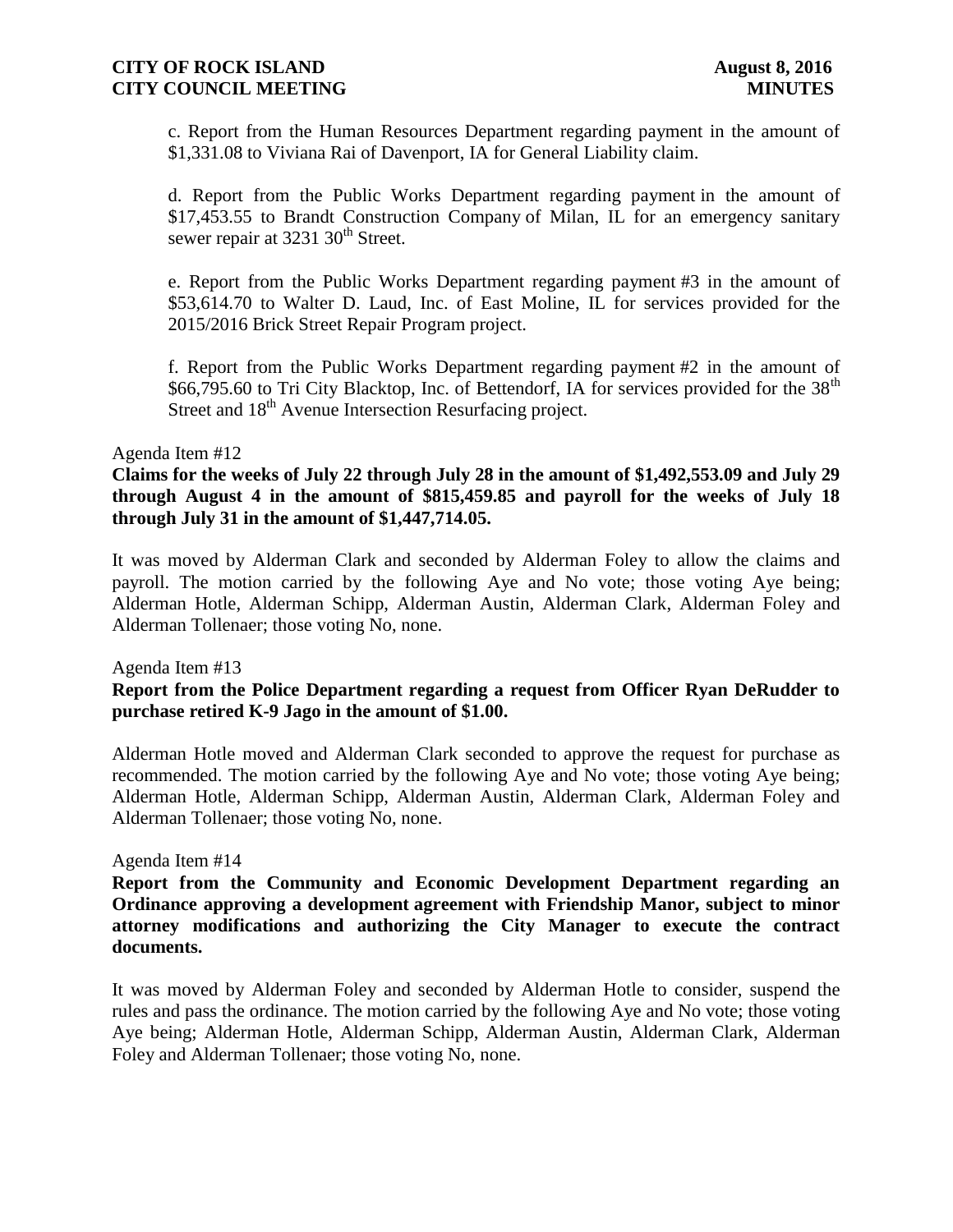#### Agenda Item #15 **Report from the City Clerk regarding a Resolution approving the full release of the listed Executive Session Minutes.**

Alderman Schipp moved and Alderman Hotle seconded to approve the full release of the listed executive session minutes as recommended and adopt the resolution. The motion carried by the following Aye and No vote; those voting Aye being; Alderman Hotle, Alderman Schipp, Alderman Austin, Alderman Clark, Alderman Foley and Alderman Tollenaer; those voting No, none.

Agenda Item #16

# **Report from the Public Works Department regarding the surplus of vehicles and equipment, recommending that the items be declared as surplus as stated in the report.**

It was moved by Alderman Foley and seconded by Alderman Hotle to approve the request as recommended, refer to the City Attorney for an ordinance and authorize staff to dispose of the items at an upcoming auction or in a manner that is advantageous to the City.

Discussion followed. Alderman Schipp stated that there are a number of vehicles on the list. Alderman Schipp inquired as to whether nonprofits in the community could have a look at those vehicles first.

Alderman Tollenaer agreed with Alderman Schipp and stated that he doesn't know how the City disposes of this equipment.

Public Works Director Randy Tweet advised that in previous years, advertised auctions were held at Public Works. Mr. Tweet added that last time, the vehicles were taken to the auction yard in Milan, IL. Mr. Tweet stated that this time, the City is going to be doing an online auction in which it will be advertised on the website and a press release will go out; it will be online and anyone in the country will be eligible to purchase these vehicles. Council and Mr. Tweet further discussed this item.

Alderman Schipp stated that if a press release goes out, a window of time could be given for 501c3 nonprofits based in Rock Island to come in and have the first look at these vehicles. Mr. Tweet stated that the vehicles are being sold through an auction agency. Mr. Tweet added that he was not sure how the City would give those folks a first look at the vehicles.

Mayor Pauley stated to Mr. Tweet that prior to setting up for the auction, look into what Alderman Schipp is asking for to see if it can be done and come back to Council at the next meeting with the information.

After more discussion, Alderman Foley pulled his motion to approve, which eliminated Alderman Hotle's second.

At this time, Alderman Schipp moved to defer item #16 and Alderman Hotle seconded. The motion carried by the following Aye and No vote; those voting Aye being; Alderman Hotle,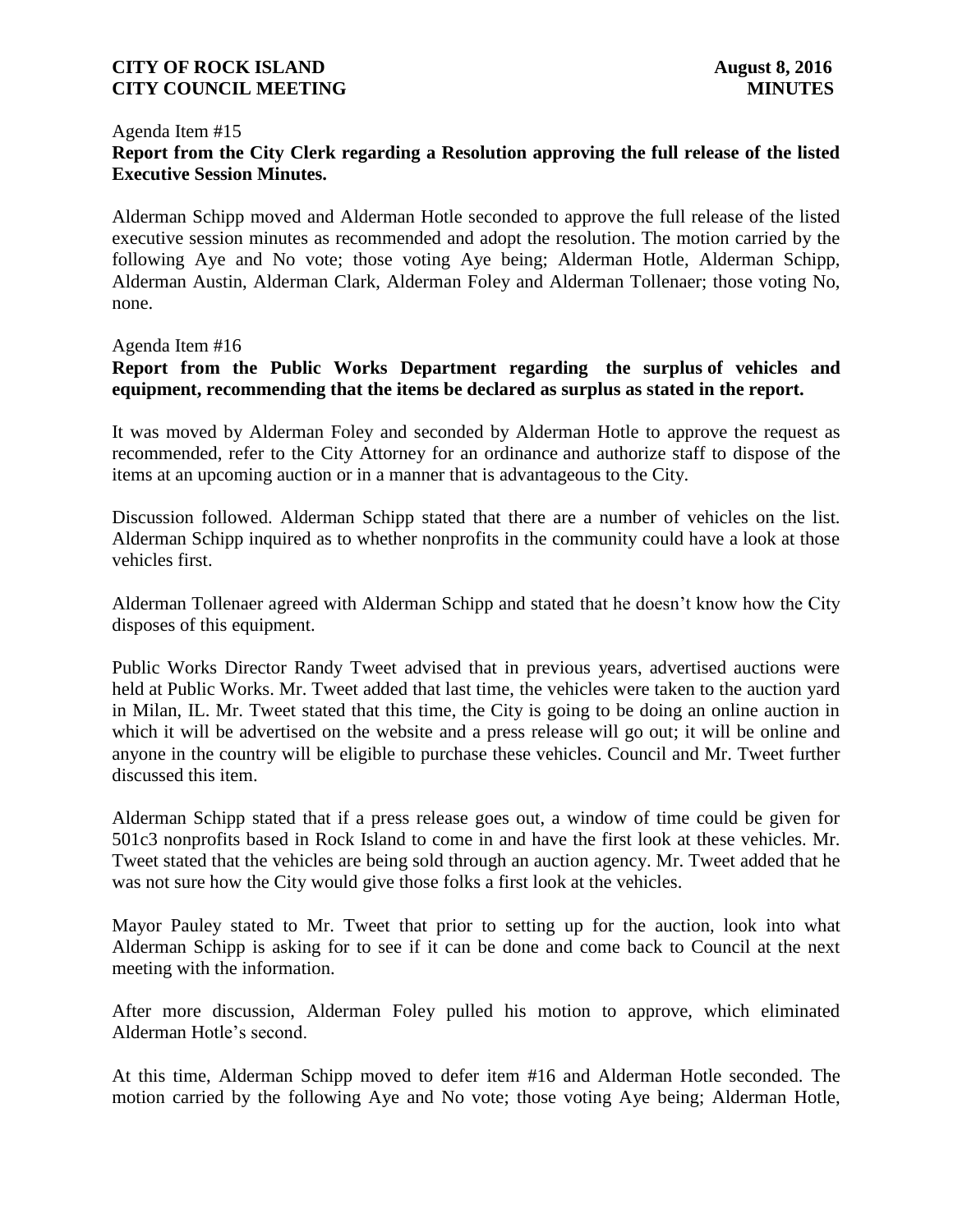Alderman Schipp, Alderman Austin, Alderman Clark, Alderman Foley and Alderman Tollenaer; those voting No, none.

#### Agenda Item #17

# **Report from the Community and Economic Development Department regarding the CY2017 Gaming Grant allocation policies.**

Alderman Foley moved and Alderman Hotle seconded to approve the CY2017 Gaming Grant allocation policies as recommended. The motion carried by the following Aye and No vote; those voting Aye being; Alderman Hotle, Alderman Schipp, Alderman Austin, Alderman Clark, Alderman Foley and Alderman Tollenaer; those voting No, none.

#### Agenda Item #18

**Report from the Police Department regarding three options for Police Officer fees as it relates to the Quad Cities Marathon, recommending option #3; similar sponsoring organizations for race events that occur within Rock Island pay the full amount for the police officers required for the event.**

It was moved by Alderman Hotle and seconded by Alderman Schipp to approve option #2 as stated in the report.

Discussion followed. Alderman Hotle stated that option #2 is related to the Quad Cities Marathon. Alderman Hotle commented that this issue was brought up a couple of years ago. Alderman Hotle stated that this issue was discussed and several aldermen support being able to give a grant back to the Quad Cities Marathon. Alderman Hotle added that some of the other sister cities already do this. Alderman Hotle advised that option #2 will charge for the police officers; it will be regular billing, but the City will be able to support the event by granting them some dollars back for those services. Alderman Hotle commented that it is the right thing to do to be a true regional partner when other cities across the river and to the east of us are supporting this event in this way. Alderman Hotle further discussed this item.

Alderman Austin stated that this race has 60 plus sponsors and they do not list any municipality as their sponsor. Alderman Austin advised that this is a huge business venture paying airfare for towns and prize money; the City will be inundated with comparable requests. Alderman Austin stated that he didn't think this is a place the City needs to go to at this time.

Alderman Foley stated that he agreed with Alderman Hotle in that it is a regional event bringing many people and amenities into the City that weekend. Alderman Foley stated that the City needs to think outside the box. Alderman Foley stated that he will be supporting this item.

Mayor Pauley stated that he agreed with Alderman Austin. Mayor Pauley commented that there are some excellent organizations that have parades and events that the City charges for. Mayor Pauley added that the City will have the same request from every organization that puts on an event throughout the community.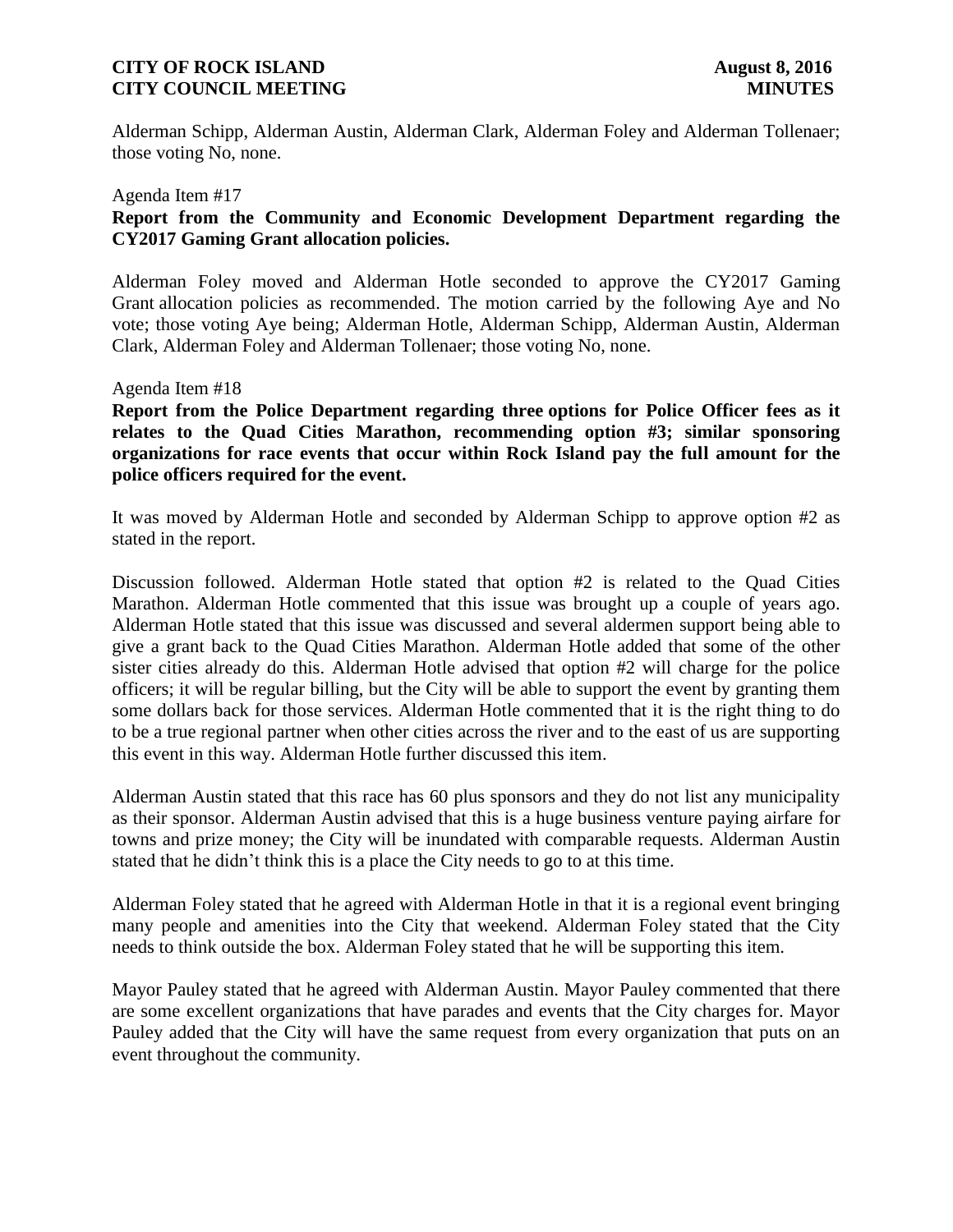Alderman Tollenaer stated that he agreed with the Mayor's position. Alderman Tollenaer commented that it is taking tax dollars that the City needs to put in other places; these folks have plenty of revenue coming in.

Alderman Hotle stated that she felt very strongly about this item; this is a unique event and there is no other event that crosses through all of the Quad Cities as a unified region. Alderman Hotle advised that as we continue to move the City forward, regionalism is going to become more and more of an important role in how City services are funded. Alderman Hotle further discussed this item.

Alderman Hotle stated that Davenport and Bettendorf do not charge for police services and the city of Moline gives a \$4,000.00 grant to the race. Alderman Hotle stated that for Rock Island, it will be a \$1,600.00 grant. Alderman Hotle further discussed this item.

After more discussion, the motion carried by the following Aye and No vote; those voting Aye being; Alderman Hotle, Alderman Schipp, Alderman Clark and Alderman Foley; those voting No, Alderman Austin and Alderman Tollenaer.

#### Agenda Item #19

### **Report from the Finance Department regarding an adjustment to the CY2016 Budget, recommending increasing the Wastewater Operation and Maintenance Fund in the amount of \$22,182.79.**

Alderman Foley moved and Alderman Hotle seconded to approve the budget adjustment as recommended.

Discussion followed. Alderman Schipp inquired upon Public Works Director Randy Tweet to provide a timeline for the new water treatment facility. Mr. Tweet stated that currently, it is in the design phase; there is a 90% completion meeting later this month, and there will be a 100% completion meeting early this fall with bidding being later this year or early next year for the construction starting next spring. Mr. Tweet added that the construction completion will be at the end of 2018.

After discussion, the motion carried by the following Aye and No vote; those voting Aye being; Alderman Hotle, Alderman Schipp, Alderman Austin, Alderman Clark, Alderman Foley and Alderman Tollenaer; those voting No, none.

#### Agenda Item #20

**Report from the Public Works Department regarding a request from Jon Keim, owner of Huckleberry's Pizza to install a precast concrete stoop within the alley right-of-way behind 219 18th Street.**

It was moved by Alderman Hotle and seconded by Alderman Schipp to approve the request as recommended, subject to providing proof of insurance and a recordable agreement.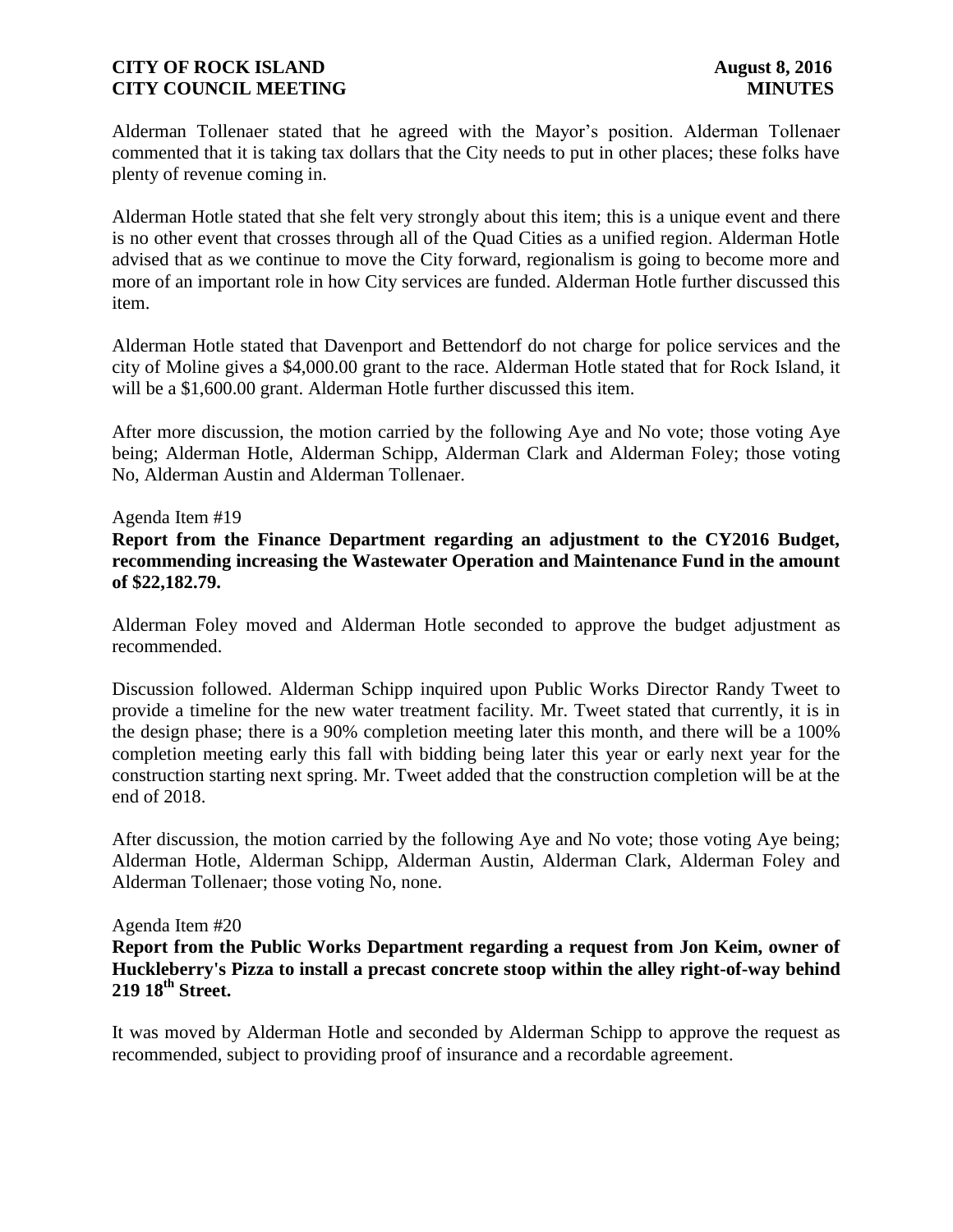Comments followed. Alderman Hotle thanked Jon Keim and his continued support of Rock Island.

After comments, the motion carried by the following Aye and No vote; those voting Aye being; Alderman Hotle, Alderman Schipp, Alderman Austin, Alderman Clark, Alderman Foley and Alderman Tollenaer; those voting No, none.

### **Agenda Items #21, 22, 23, 24, 25 and 26**

It was moved by Alderman Tollenaer to approve items 21, 22, 23, 24, 25 and 26, Alderman Schipp seconded. The motion carried by the following Aye and No vote; those voting Aye being; Alderman Hotle, Alderman Schipp, Alderman Austin, Alderman Clark, Alderman Foley and Alderman Tollenaer; those voting No, none.

### Agenda Items #21

**Report from the Fire Department regarding a request from IAFF Local 26 to utilize the intersection of 30th Street and 18th Avenue on Friday, September 2nd from 3:00 pm to 6:00 pm, Saturday, September 3rd and Sunday, September 4th from 10:00 am to 12:00 pm for their MDA fundraiser "Fill the Boot" campaign**.

### Agenda Item #22

**Report from the City Clerk regarding a request from Ellen Clow, Group Sales Director for Circa '21 Dinner Playhouse to block off 11parking spaces on the north side of 3rd Avenue directly across from the theatre and two parking spaces on the west side of 19th Street around the corner north of 3rd Avenue on Saturday, August 13th from 2:00 pm to 6:00 pm for members of the Mid Illinois Corvette Club that will be attending a performance on that evening.**

### Agenda Item #23

**Report from the City Clerk regarding a request from Yosava Robinson at 924 6th Street to close off the alley at 6th Street between 9th Avenue and 11th Avenue, along with sound amplification for a birthday block party to be held on Saturday, August 13, 2016 from 4:00 pm to 9:00 pm.** 

### Agenda Item #24

**Report from the City Clerk regarding a request from Monica Tijerina at 1225 9th Avenue to close off the roundabout at 9th Avenue between 12th Street and 14th Street, along with sound amplification for a birthday block party to be held on Saturday, August 13, 2016 from noon to 10:00 pm.** 

#### Agenda Items #25

**Report from the City Clerk regarding a request from Anthony Sconyers for a street closing at 9th Street between 5th Avenue and 7th Avenue, along with sound amplification for the third annual Polyrhythms Jazz and Heritage Festival to be held on Friday, August 19th and Saturday, August 20th from 11:00 am to 11:00 pm at the Martin Luther King Jr. Park at 601 9th Street.**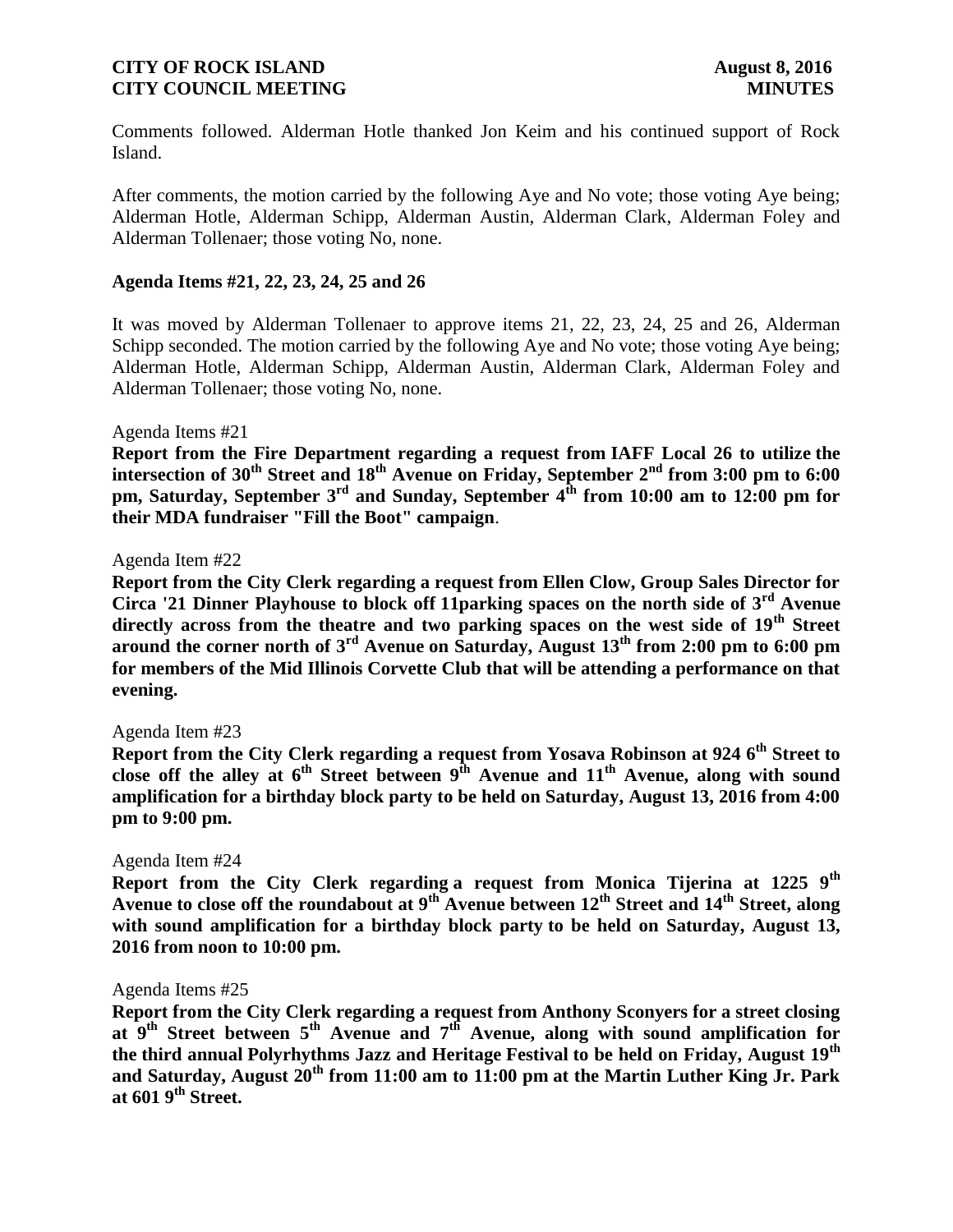Agenda Item #26

**Report from the City Clerk regarding an activity permit application for the 32nd annual Rock Island Labor Day Parade to be held on Monday, September 5, 2016 from 9:30 am to noon.** 

Agenda Item #27 **Other Business.**

Alderman Schipp made reference to the IAFF local 26 Fill the Boot Campaign. Alderman Schipp commented that some municipalities in this region restrict the firefighters from being able to do an event like this. Alderman Schipp stated that it is a shame because it sends the wrong message to the fire departments and police departments in their communities. Alderman Schipp further discussed this item.

Kathy Aasgaard of 1040 22<sup>nd</sup> Street, Rock Island, IL requested an extension to fix up her house. Ms. Aasgaard stated that there was a sticker on her house that gave her 30 days to do everything. Ms. Aasgaard indicated that she cannot do everything inside until the roof is fixed outside. Ms. Aasgaard stated that she was told that it would take longer than 30 days for the roof. Ms. Aasgaard indicated that it could be October before the roof can be fixed. Ms. Aasgaard told Council that she wants to stay in her house and wants an extension to fix it up.

Council discussed this issue. After discussion, Mayor Pauley stated that staff will get back to Ms. Aasgaard, but the 30 days will undoubtedly be extended.

Dan Osterman of 61 Hawthorne Road, Rock Island, IL stated that in the last couple of months, he has called the street department on three issues, which were signage, dangerous conditions on 20<sup>th</sup> Street and large holes in an intersection. Mr. Osterman advised that all three issues were taken care of within a couple of weeks. Mr. Osterman thanked the employees who did a fine job on those three issues.

Mr. Osterman discussed bike friendly communities. Mr. Osterman stated that some smaller communities that are bike friendly designated have had double digit growth over the last 10 years. Mr. Osterman urged Council as the City makes their plans to keep that in mind because people do want to live, work, play and learn in communities where they can be active safely. Mr. Osterman also discussed the bike paths in Rock Island. Mr. Osterman commented that the bike paths in Rock Island are in good shape compared to some other communities.

Chuck Oestreich of 816  $22<sup>nd</sup>$  Street, Rock Island, IL stated that he is the spokesman for a group called Bicycle Rock Island. Mr. Oestreich stated that he would like Council to take urban bicycling seriously. Mr. Oestreich commented that a bicycle is urban transportation; 40% of trips in America are two miles or shorter and most trips are done with cars. Mr. Oestreich added that 25% of trips are one mile or shorter and both can be done with bikes. Mr. Oestreich indicated that walking and biking makes for a healthier community and Rock Island is built for bikes. Mr. Oestreich further discussed urban bicycling.